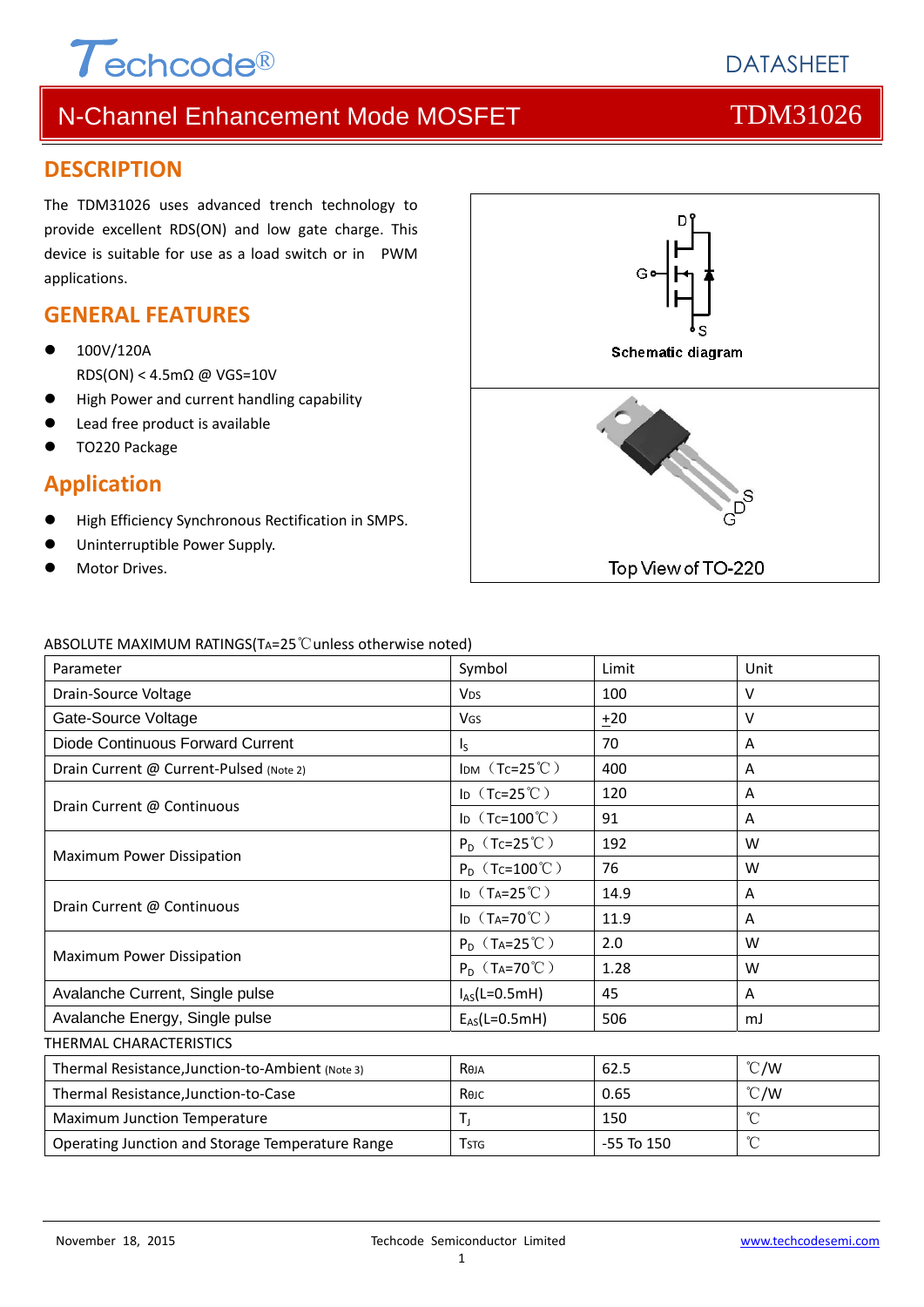

## **ELECTRICAL CHARACTERISTICS (TA=25**℃**unless otherwise noted)**

| Parameter                                 | Symbol                   | Condition                                | Min                      | Typ            | Max                      | Unit      |  |  |  |
|-------------------------------------------|--------------------------|------------------------------------------|--------------------------|----------------|--------------------------|-----------|--|--|--|
| OFF CHARACTERISTICS                       |                          |                                          |                          |                |                          |           |  |  |  |
| Drain-Source Breakdown Voltage            | <b>BV</b> <sub>DSS</sub> | VGS=0V ID=250µA<br>100<br>$\blacksquare$ |                          |                | $\blacksquare$           | $\vee$    |  |  |  |
| Zero Gate Voltage Drain Current           | <b>l</b> <sub>DSS</sub>  | VDS=80V, VGS=0V                          | $\overline{a}$           |                | $\mathbf{1}$             | $\mu$ A   |  |  |  |
| Gate-Body Leakage Current                 | lgss                     | VGS=±20V,VDS=0V                          | $\overline{a}$           | $\sim$         | ±100                     | nA        |  |  |  |
| <b>ON CHARACTERISTICS (Note 4)</b>        |                          |                                          |                          |                |                          |           |  |  |  |
| <b>Gate Threshold Voltage</b>             | VGS(th)                  | VDS=VGS, ID=250µA                        | $\overline{2}$           | $\overline{3}$ | $\overline{4}$           | V         |  |  |  |
| Drain-Source On-State Resistance          | R <sub>DS</sub> (ON)     | VGS=10V, ID=40A                          | $\overline{a}$           | 3.7            | 4.5                      | $m\Omega$ |  |  |  |
| <b>DYNAMIC CHARACTERISTICS (Note4)</b>    |                          |                                          |                          |                |                          |           |  |  |  |
| Gate Resistance                           | $R_G$                    | VDS=0V, VGS=0V, F=1.0MHz                 | $\blacksquare$           | 1.0            | $\blacksquare$           | Ω         |  |  |  |
| Input Capacitance                         | Ciss                     | VDS=30V, VGS=0V, F=1.0MHz                | $\overline{a}$           | 4020           | 5230                     | PF        |  |  |  |
| <b>Output Capacitance</b>                 | Coss                     |                                          | $\overline{\phantom{a}}$ | 1810           | $\overline{a}$           | PF        |  |  |  |
| Reverse Transfer Capacitance              | Crss                     |                                          | $\overline{\phantom{a}}$ | 81             | $\sim$                   | PF        |  |  |  |
| <b>SWITCHING CHARACTERISTICS (Note 5)</b> |                          |                                          |                          |                |                          |           |  |  |  |
| Turn-on Delay Time                        | $td($ on $)$             | V <sub>DS</sub> =30V, RL=30 $\Omega$ ,   | $\blacksquare$           | 20             | 36                       | nS        |  |  |  |
| Turn-on Rise Time                         | tr                       | $\text{los-1A,V}$ GS=10V,RG=6 $\Omega$   | $\overline{\phantom{a}}$ | 18             | 33                       | nS        |  |  |  |
| Turn-Off Delay Time                       | $td($ off $)$            |                                          | $\blacksquare$           | 66             | 119                      | nS        |  |  |  |
| Turn-Off Fall Time                        | tf                       |                                          | $\blacksquare$           | 130            | 234                      | nS        |  |  |  |
| <b>Total Gate Charge</b>                  | Q <sub>g</sub>           | VDS=50V,ID=40A,VGS=10V                   | $\frac{1}{2}$            | 78             | 110                      | nC        |  |  |  |
| Gate-Source Charge                        | Qgs                      |                                          | $\overline{a}$           | 20             | $\overline{\phantom{a}}$ | nC        |  |  |  |
| Gate-Drain Charge                         | Qgd                      |                                          | $\blacksquare$           | 24             | $\sim$                   | nC        |  |  |  |
| Body Diode Reverse Recovery Time          | Trr                      | IF=40A, dl/dt=100A/µs                    | $\overline{\phantom{a}}$ | 70             | $\blacksquare$           | nS        |  |  |  |
| Body Diode Reverse Recovery Charge        | Qrr                      |                                          | $\blacksquare$           | 160            | $\overline{\phantom{a}}$ | nC        |  |  |  |
| DRAIN-SOURCE DIODE CHARACTERISTICS        |                          |                                          |                          |                |                          |           |  |  |  |
| Diode Forward Voltage (Note 4)            | <b>V</b> sp              | VGS=0V,Is=50A                            | $\overline{a}$           | 0.8            | 1.3                      | $\vee$    |  |  |  |

NOTES:

1. IDmax. current limited by Package.

2. Pulse width limited by Junction temperature.

3. Surface Mounted on 1in2 FR4 Board,  $t \le 999$  sec.

4. Pulse Test: Pulse Width  $\leq 300$ μs, Duty Cycle  $\leq 2\%$ .

5. Guaranteed by design, not subject to production testing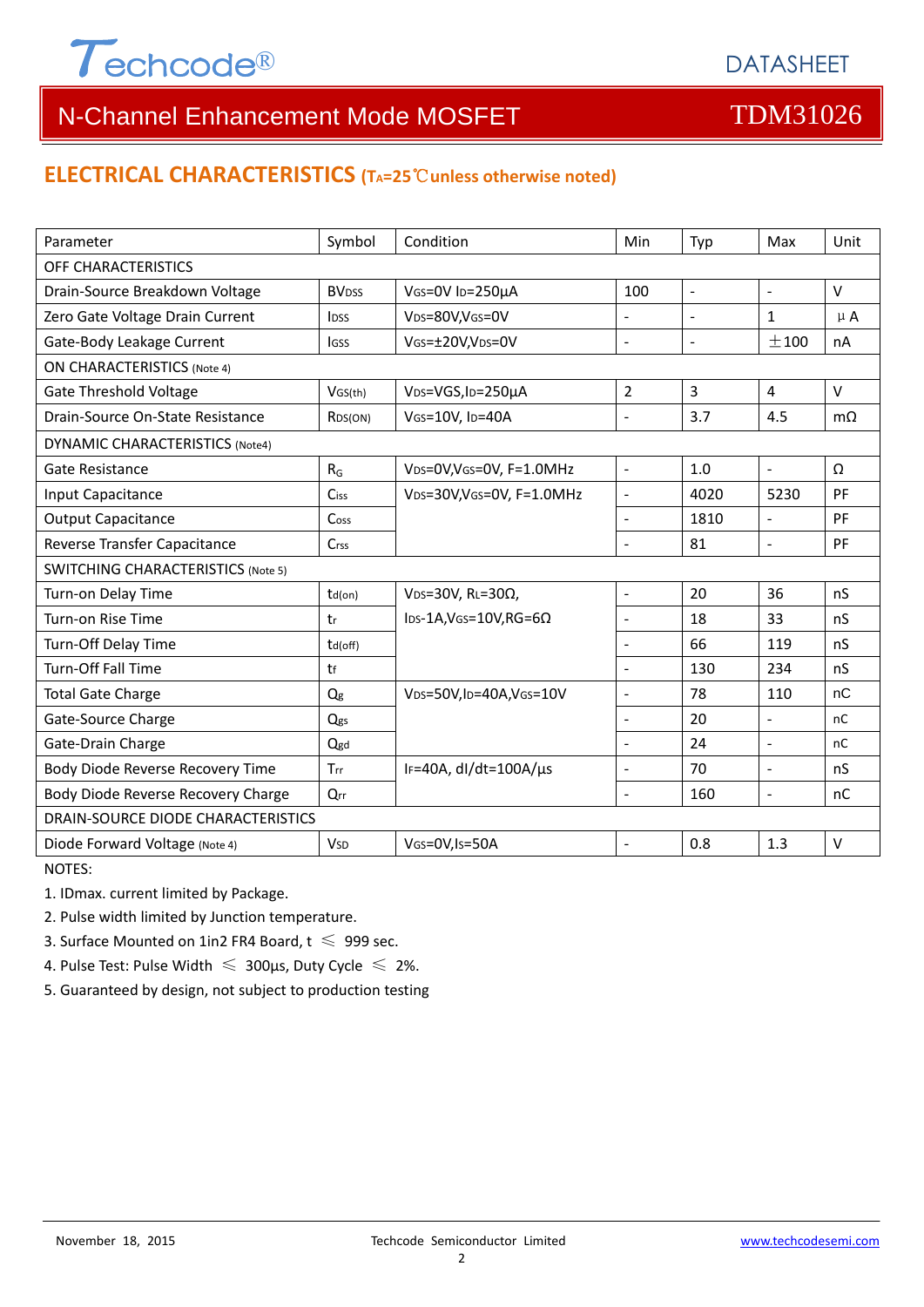

# **Typical Operating Characteristics**

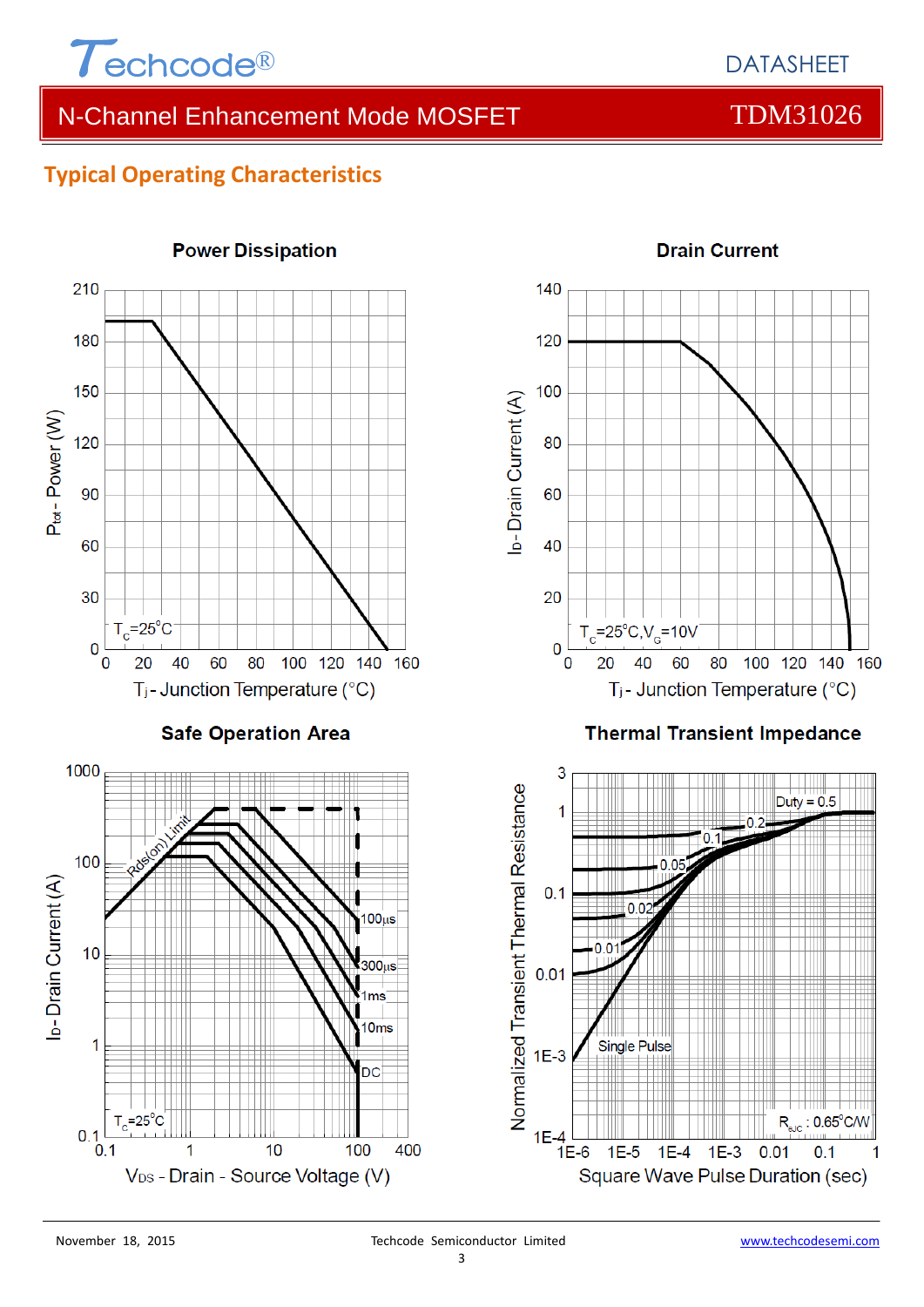

# **Typical Operating Characteristics(Cont.)**



## **Output Characteristics**



### **Drain-Source On Resistance**

 $0.4$ 

-50

 $-25$ 

 $\mathbf 0$ 

25

50

T<sub>j</sub> - Junction Temperature (°C)

75

100 125 150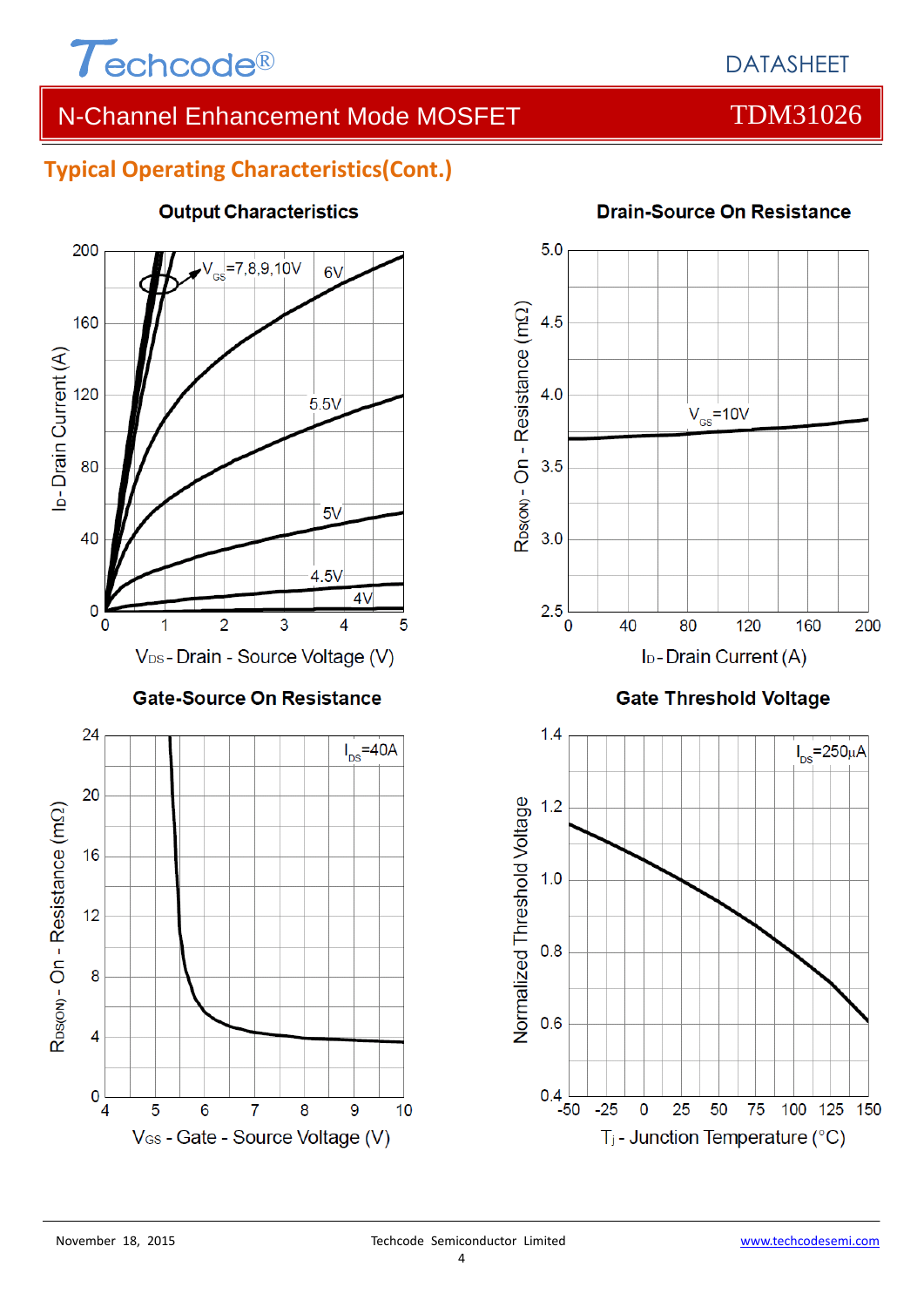

# DATASHEET

# N-Channel Enhancement Mode MOSFET TOM31026

## **Typical Operating Characteristics(Cont.)**



### **Drain-Source On Resistance**







### **Source-Drain Diode Forward**

**Gate Charge** 

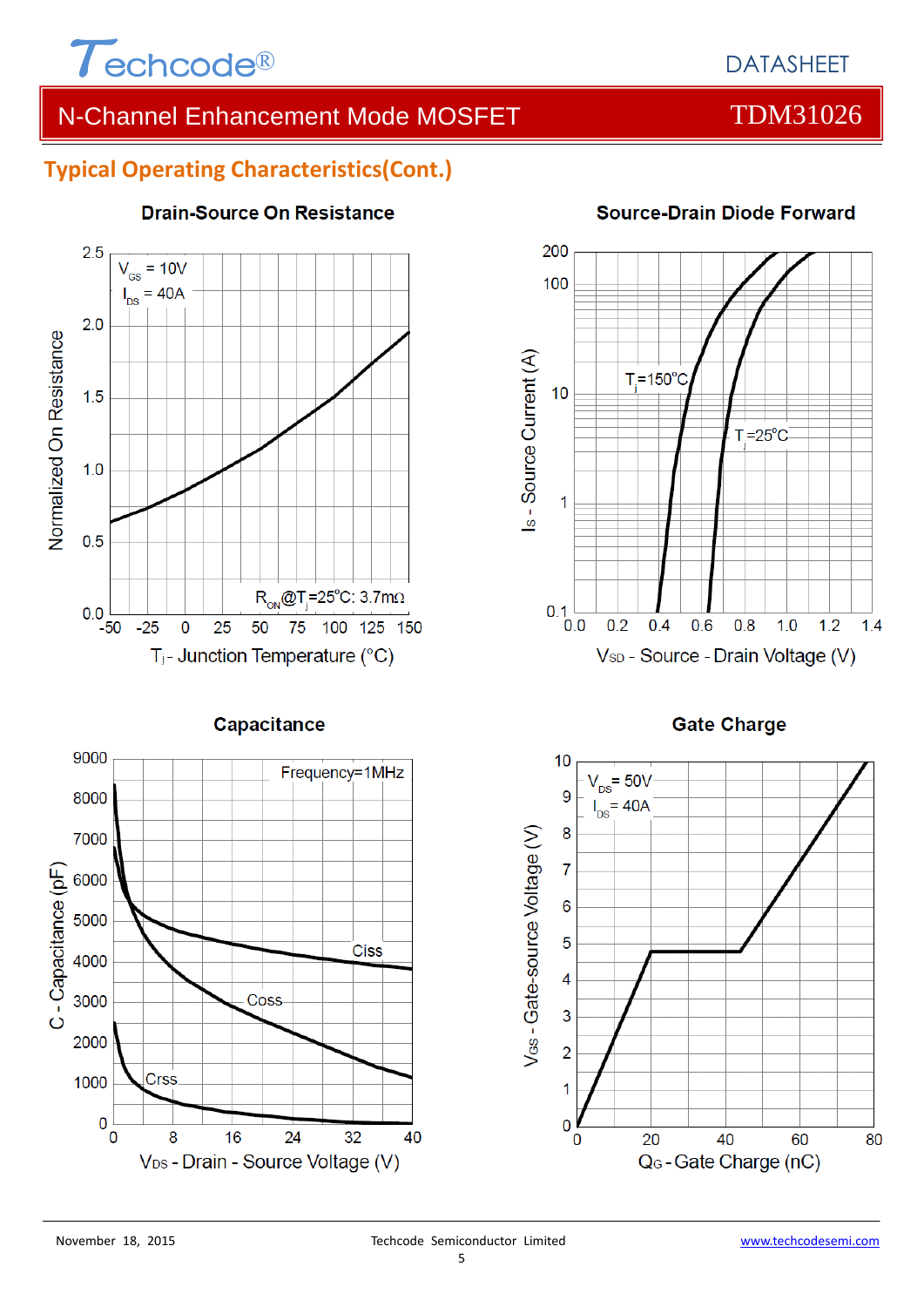

# **Package Information**

#### TO220 Package





Δ

|                | TO-220             |       |               |       |  |  |
|----------------|--------------------|-------|---------------|-------|--|--|
| <b>PODE-50</b> | <b>MILLIMETERS</b> |       | <b>INCHES</b> |       |  |  |
|                | MIN.               | MAX.  | MIN.          | MAX.  |  |  |
| А              | 3.56               | 4.83  | 0.140         | 0.190 |  |  |
| A1             | 0.51               | 1.40  | 0.020         | 0.055 |  |  |
| A2             | 2.03               | 2.92  | 0.080         | 0.115 |  |  |
| b              | 0.38               | 1.02  | 0.015         | 0.040 |  |  |
| b <sub>2</sub> | 1.14               | 1.78  | 0.045         | 0.070 |  |  |
| c              | 0.36               | 0.61  | 0.014         | 0.024 |  |  |
| D              | 14.22              | 16.51 | 0.560         | 0.650 |  |  |
| D1             | 8.38               | 9.30  | 0.330         | 0.366 |  |  |
| D <sub>2</sub> | 12.19              | 13.65 | 0.480         | 0.537 |  |  |
| Е              | 9.65               | 10.67 | 0.380         | 0.420 |  |  |
| E1             | 6.86               | 8.89  | 0.270         | 0.350 |  |  |
| е              | 2.54 BSC           |       | 0.100 BSC     |       |  |  |
| H1             | 5.84               | 6.86  | 0.230         | 0.270 |  |  |
| L              | 12.70              | 14.73 | 0.500         | 0.580 |  |  |
| L1             |                    | 6.35  |               | 0.250 |  |  |
| P              | 3.53               | 4.09  | 0.139         | 0.161 |  |  |
| Q              | 2.54               | 3.43  | 0.100         | 0.135 |  |  |

#### **RECOMMENDED LAND PATTERN**



UNIT: mm

DATASHEET